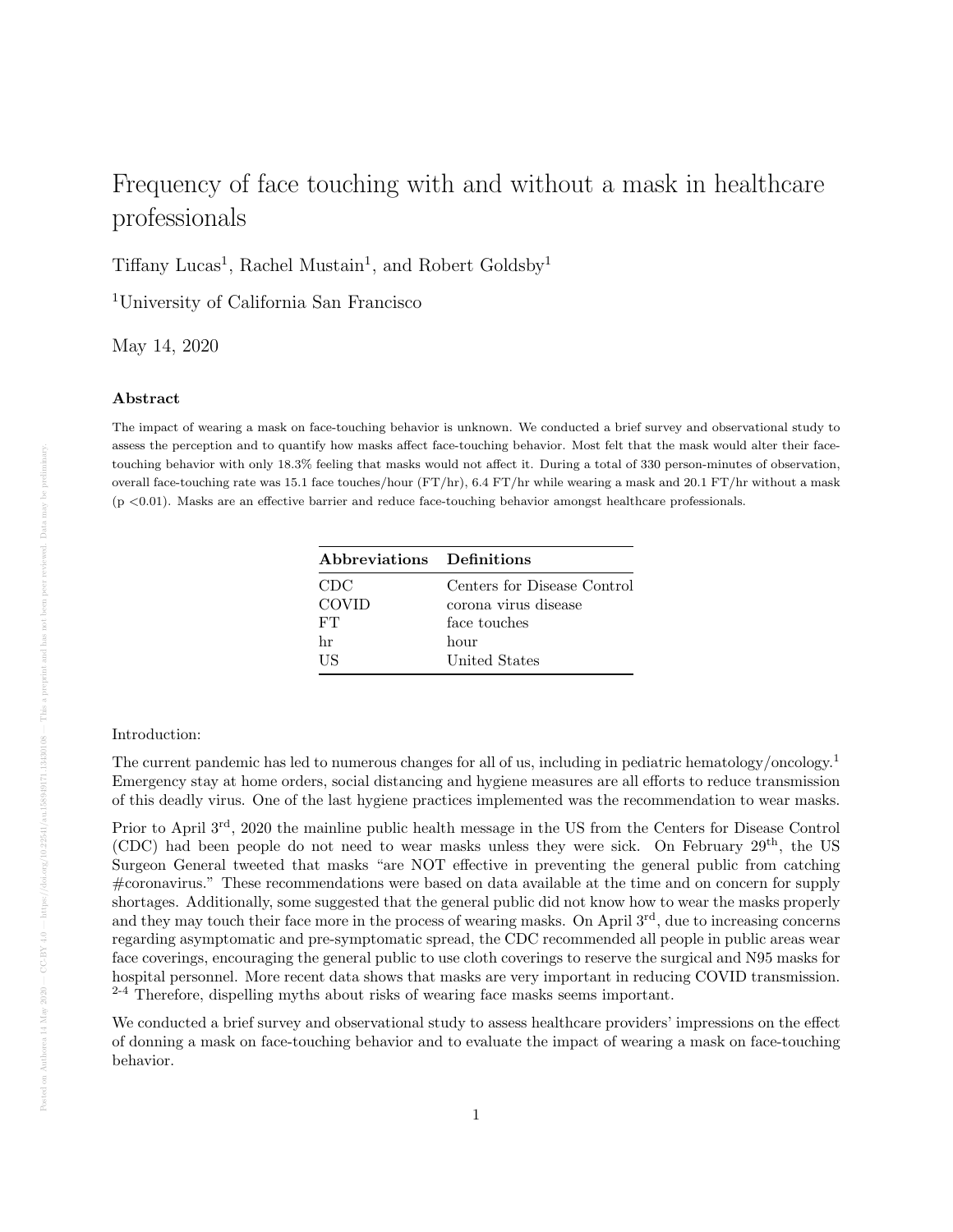### Methods:

A one question survey was sent to 187 on our healthcare provider email list using Qualtrics. This email group includes attendings, fellows, nurse practitioners, nurses, clinical research coordinators, pharmacists and administrators and includes a similar population as the observational group. The survey simply asked:

"When you are wearing a mask, do you feel like you touch your face:

- Less often than you do without a mask.
- Same frequency as you do without a mask
- More often than you do without a mask"

The responses were anonymous. They had 1 week to answer the survey, and 2 email reminders were sent over the week to complete the survey.

We also monitored healthcare providers, including nurses, social workers, residents, fellows, and attending physicians, participating in a joint clinical meeting seated in the conference room and in view of the observer. The room was monitored for at least 5 minutes and up to 15 minutes per observation session. If someone new entered the room they were included in the observations. The number of healthcare professionals in the room, as well as the number wearing a mask, was quantified. Some individuals either put on a mask or took off the mask during the observation time. The amount of time each person wore a mask was noted.

The person-minutes with and without a mask was quantified for each observation period and the total. A touch to the face was only recorded if the person's hand touched the skin, including mask if worn, from chin to forehead between the ears. Touches due to eating or drinking were not included. Touches of the hair or neck were not included.

The mean face touches (FT) per hour was the sum of all face touches divided by the sum of all person-minutes with and without a mask multiplied by  $60\text{min/hr}$ . Additionally, the FT and person-hours were calculated for each observation session. The FT/person-hour were used to generate a box-plot. T-test were used to compare the FT/person-hour observations for those with a mask vs those without a mask (Stata version 15).

#### Results:

A total of 131 (70%) healthcare providers responded to the anonymous survey which showed that most felt wearing a mask would change your number of face touches (Figure 1).

The total person-minutes of observation was 330: a total of 269 person-minutes with a mask and 161 personminutes without a mask. There were a total of 40 healthcare professionals observed; 24 who were wearing masks most of the time and 16 who were not. There were 6 different observation sessions ranging from 20 person-minutes to 120 person-minutes. The total face touches were 83, with 29 face touches in healthcare professionals wearing a mask and 54 face touches in healthcare professionals not wearing a mask.

The mean  $FT/hr$  for the entire group was 15.1. The average  $FT/hr$  for healthcare providers wearing a mask was 6.4 (0-17.8) compared to 20.1 (8.3-23.6) for healthcare providers not wearing a mask (Figure 2).

Discussion:

One of the important measures to reduce transmission of respiratory viral infections like coronavirus is to avoid touching your face.<sup>5</sup> Face-touching is a frequent, unconscious behavior. We found that even during a period when face touching was discouraged, it remains a problem, but that wearing a mask may reduce the frequency.

In this study, those wearing a mask touched their face an average of 6.4/hr compared to 20.1/hr in those without a mask. Combined the overall rate was 15.1/hr and is comparable with other studies. One study of medical students found the students touched their face an average of  $23/hr<sup>6</sup>$  Another study of clinicians and staff touched their face an average of  $19/2\text{hr}$ .<sup>7</sup> In another study of volunteers who were videotaped and told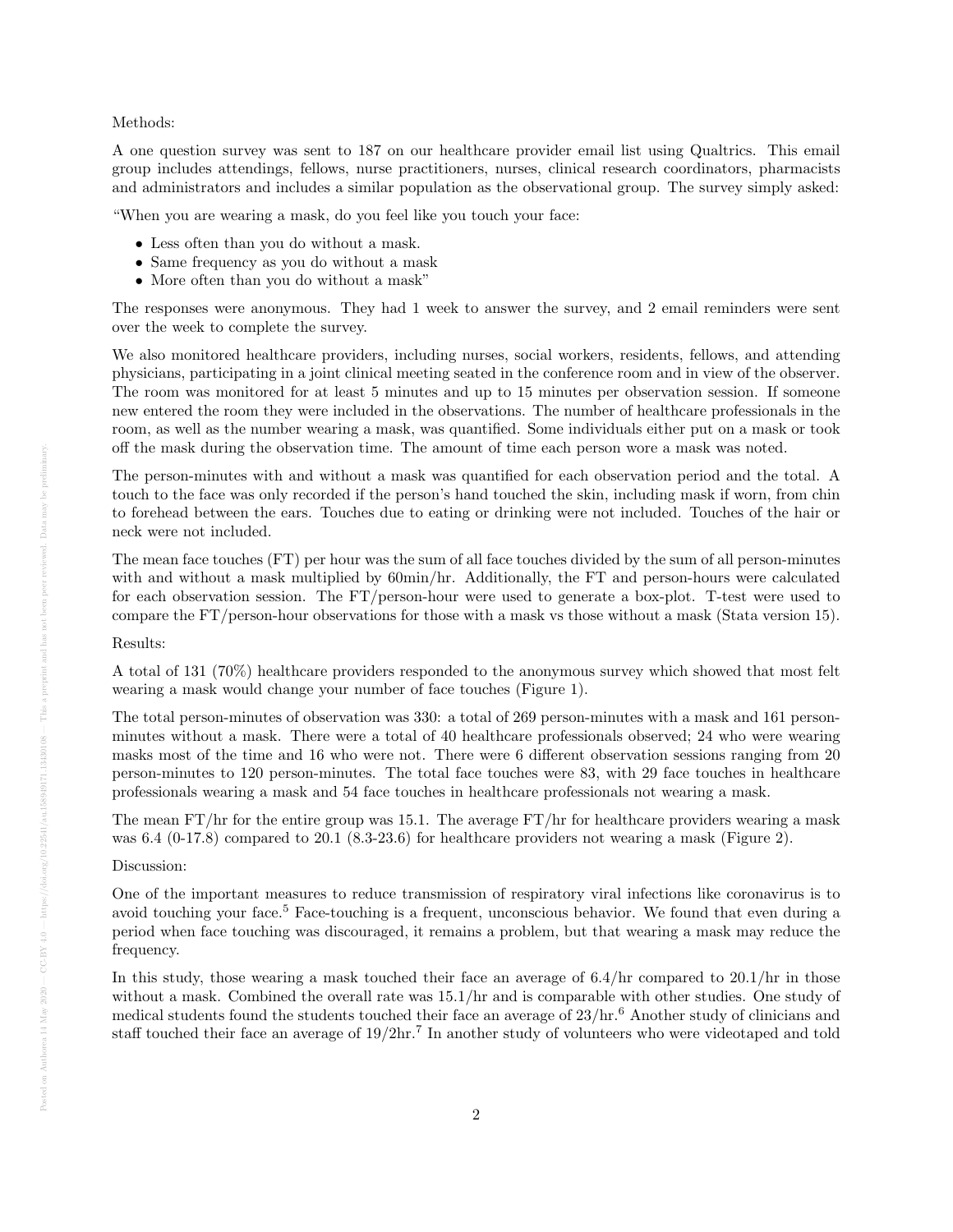they were being monitored for surfaces they touched, they were found to touch their eyes, nose or mouth an average of 15.7/hr.<sup>8</sup> All of these studies highlight the importance of frequent hand washing.

Spontaneous face touching tends to increase in stressful situations and may be a natural form of stress release.<sup>9</sup> In addition to wearing a mask, there are a few other measures that may reduce this common and natural behavior. Just being aware of this habit may help reduce the frequency. Other barriers, such as using a Kleenex, may reduce direct contact with mucous membranes. One could speculate that wearing glasses might potentially reduce touching the eyes. Since these natural face touch gestures may have both psychological importance and non-verbal communication cues, but also may have infectious risks, it suggests more thorough investigations are warranted to assess measures to reduce face touching in the most beneficial way.

While there are significant limitations of this brief observational study, it does suggest that masks can be worn without increasing face-touching behavior like some have previously thought or suggested. The small numbers of individuals observed and the limited observation time may bias the results. It is possible the people not donning masks are individuals who unconsciously touch their face more frequently. Also, if additional time of observation were conducted the difference in average touches to face between those wearing and not wearing masks might be different. However, additional comparable data collection was not feasible after the hospital implemented a mandatory practice of wearing masks at all times while in the hospital. This study did not quantify the number of touches to eyes, nostrils or mouth separately. These mucous membrane areas are the highest risk zones for viral transmission. However, the physical barrier of the mask to the nose and mouth would be expected to reduce the opportunity to touch these mucous membrane surfaces. Thus, the masks even further reduce contact touches to the high-risk zones.

In conclusion, wearing a mask is an effective barrier, and we found it may reduce hand-to-face contact. Hand hygiene remains paramount.

## References

1. Kotecha RS. Challenges posed by COVID-19 to children with cancer.Lancet Oncol . 2020;21(5):e235.

2. Cheng VC, Wong SC, Chuang VW, et al. The role of community-wide wearing of face mask for control of coronavirus disease 2019 (COVID-19) epidemic due to SARS-CoV-2. J Infect . 2020.

3. Eikenberry SE, Mancuso M, Iboi E, et al. To mask or not to mask: Modeling the potential for face mask use by the general public to curtail the COVID-19 pandemic. Infect Dis Model . 2020;5:293-308.

4. Leung NHL, Chu DKW, Shiu EYC, et al. Respiratory virus shedding in exhaled breath and efficacy of face masks. Nat Med . 2020.

5. How to Protect Yourself & Others: Centers for Disease Control and Prevention; 2020.

https://www.cdc.gov/coronavirus/2019-ncov/prevent-getting-sick/prevention.html (date accessed 5/13/20)

6. Kwok YL, Gralton J, McLaws ML. Face touching: a frequent habit that has implications for hand hygiene. Am J Infect Control . 2015;43(2):112-114.

7. Elder NC, Sawyer W, Pallerla H, Khaja S, Blacker M. Hand hygiene and face touching in family medicine offices: a Cincinnati Area Research and Improvement Group (CARInG) network study. J Am Board Fam  $Med$ . 2014;27(3):339-346.

8. Nicas M, Best D. A study quantifying the hand-to-face contact rate and its potential application to predicting respiratory tract infection.J Occup Environ Hyg . 2008;5(6):347-352.

9. Grunwald M, Weiss T, Mueller S, Rall L. EEG changes caused by spontaneous facial self-touch may represent emotion regulating processes and working memory maintenance. Brain Res . 2014;1557:111-126.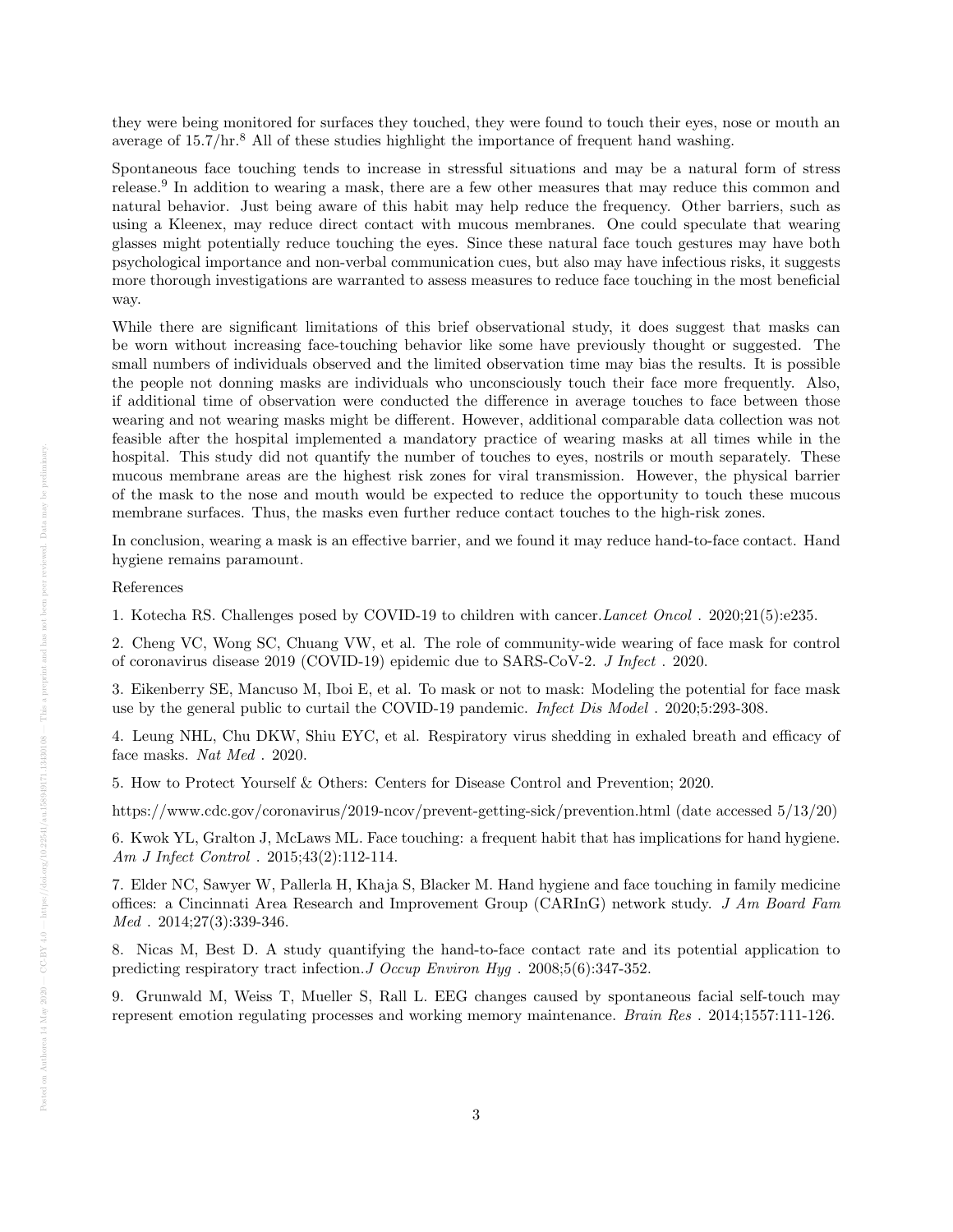Figure 1: There is a disparate distribution of responses to the survey. Most respondents feeling the masks would have some effect of the frequency of face-touching behavior.

Figure 2: Boxplot displaying the range of face touching rates in healthcare professionals wearing a mask (blue) and not wearing a mask (red): the minimum value (lower whisker), the first quartile (bottom of box), the median (line in box), the third quartile (top of box), and the maximum value (top whisker).

When you are wearing a mask, do you feel like you touch your face:



Figure 1: There is a disparate distribution of responses to the survey. Most respondents feeling the masks would have some effect of the frequency of face-touching behavior.